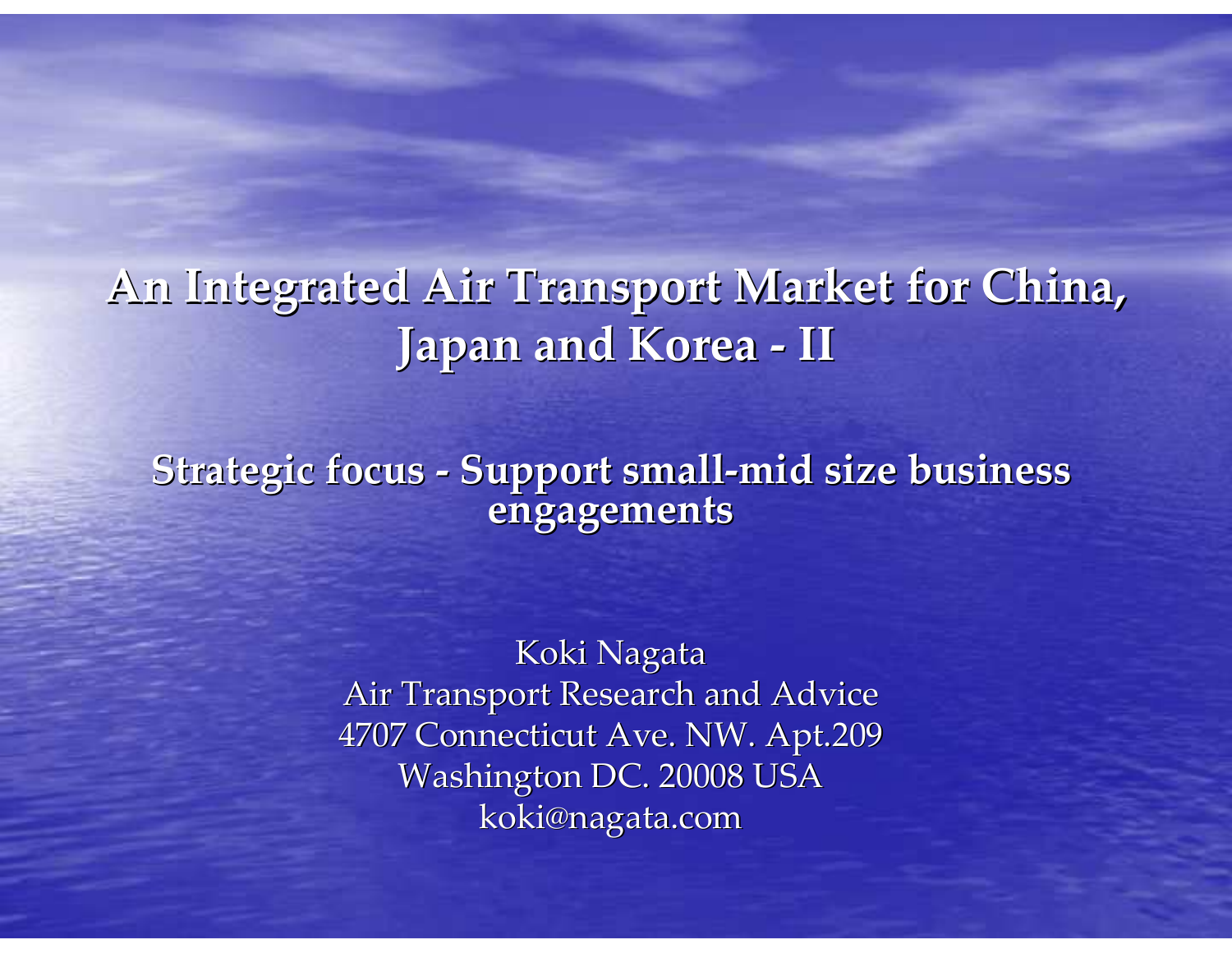2001~2005 EWC-KOTI Study "Single country's success can even be harmful for<br>the cooperative ground of integration" "

Step 1. 3rd and 4th capacity no limitation Step 2. 5th no restriction among three countriesStep 3. open skies for three countries Cargo lib. comes first, FTA, doing-business 4 barriers : Regulatory, Admin., Infra., Tech. Common stats, Compliance, Research, Skill trainingApproaches: bilateralism China=Korea take lead

soft spot approach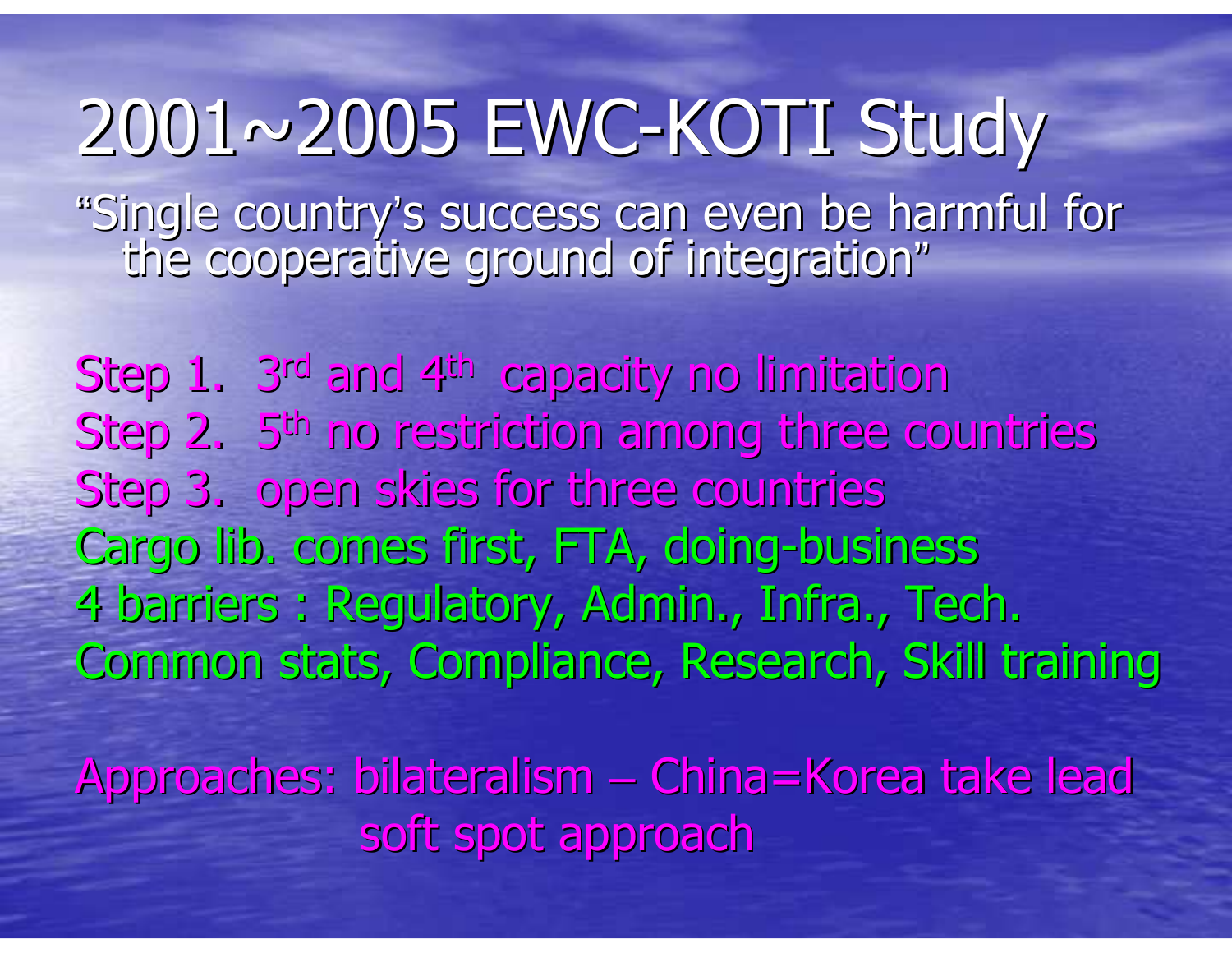# "Political Will" so important?



#### **Political** will

**Commercial** interest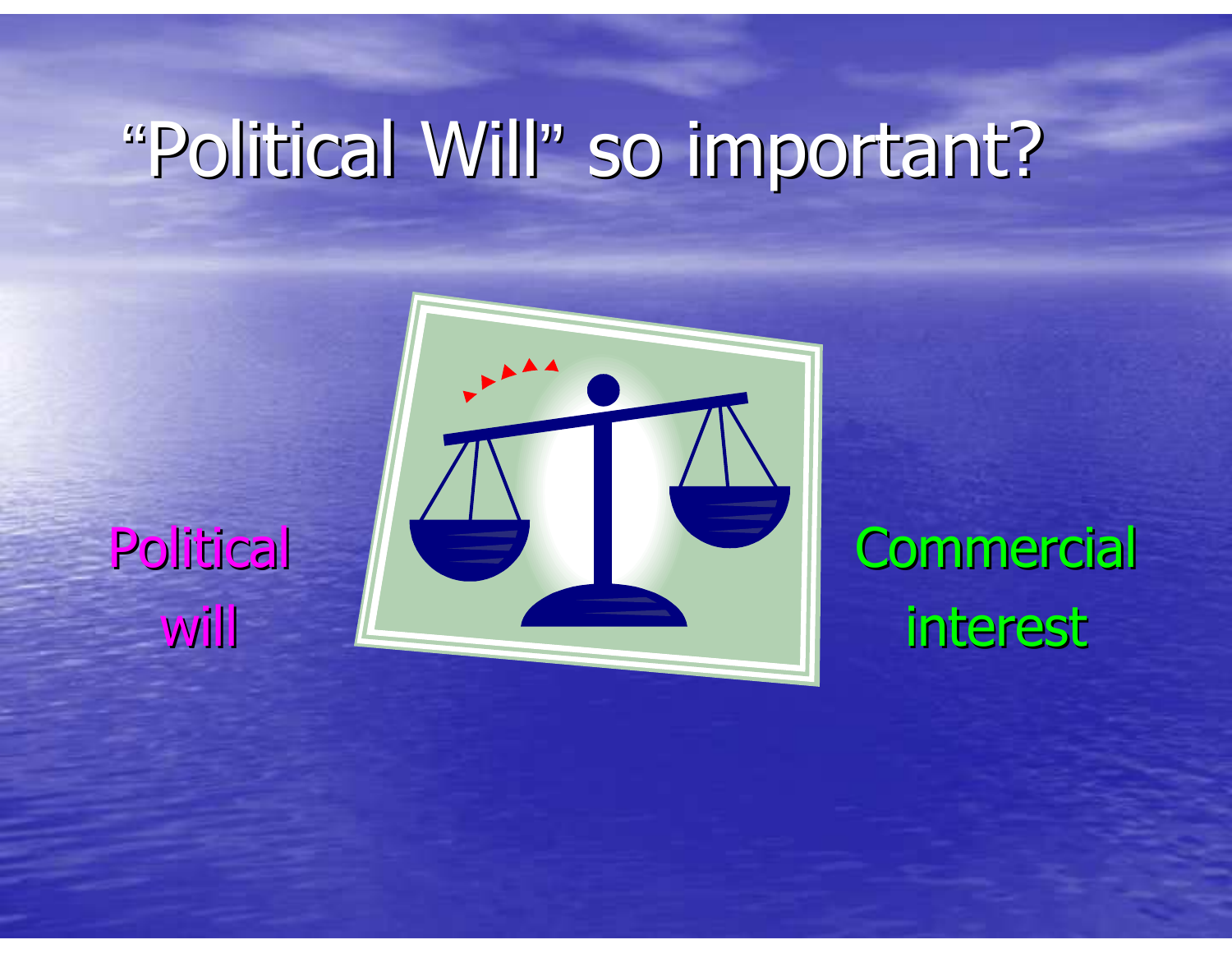# ATRS 2006 paper

Political FrameworkCustoms Union Low common denominator principle"Managed" liberalization

#### Approaches

 Compliance to International ConventionsCommon Legal StructureEU integration as the precursor of NEA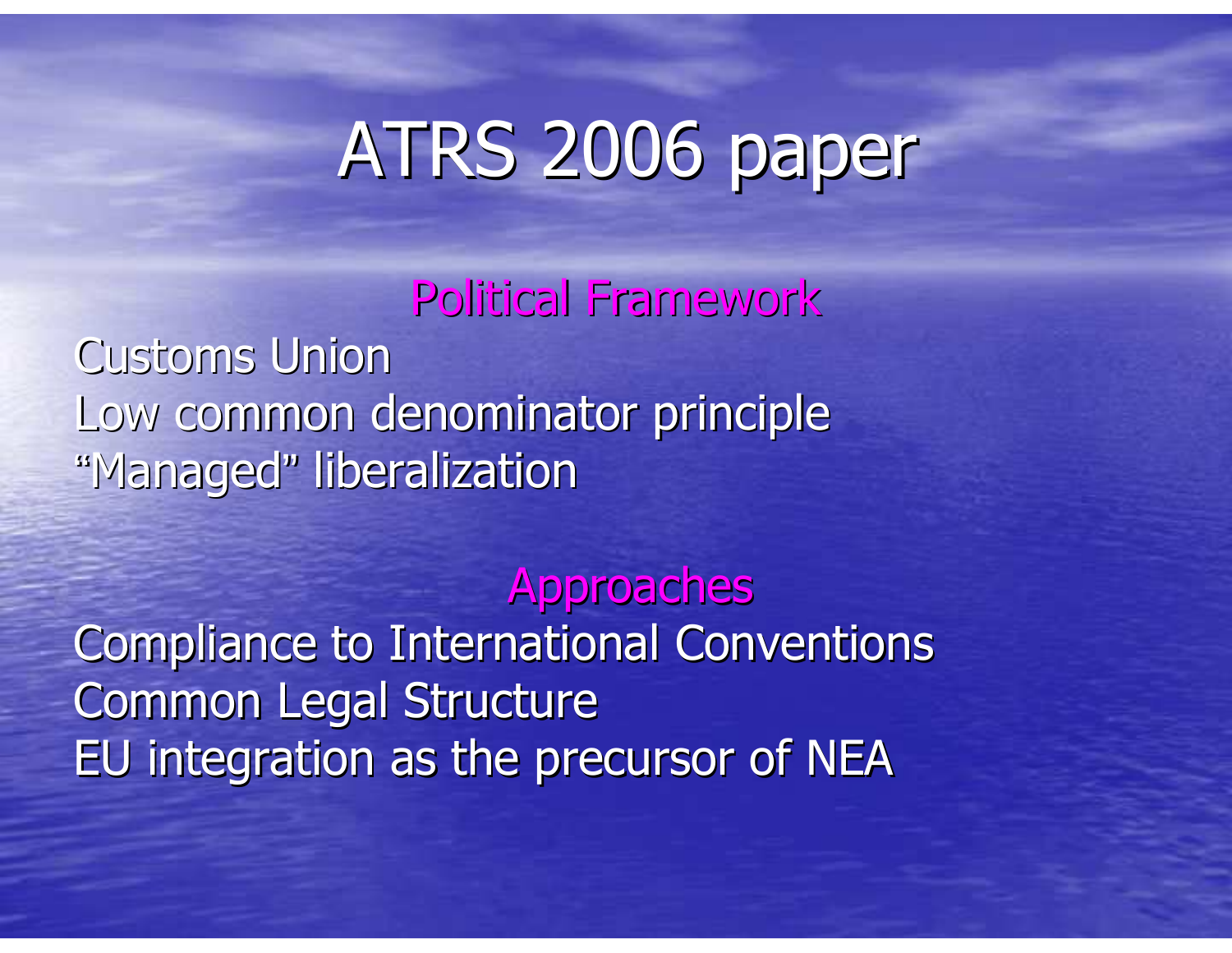### Eight causes of Transport Industry Protectionism

1. Costly infrastructure, equipment and vehicles2. Government as major stakeholder: Aids3. High barriers to the market entry 4. Fare cannot recover infrastructure costs 5. Marginal cost negligible to huge fixed costs6. Temptation for dumping, market share 7. Government mindset=Public Service Concept 8. Absent universal competition law for fair<br>treatment of national public industry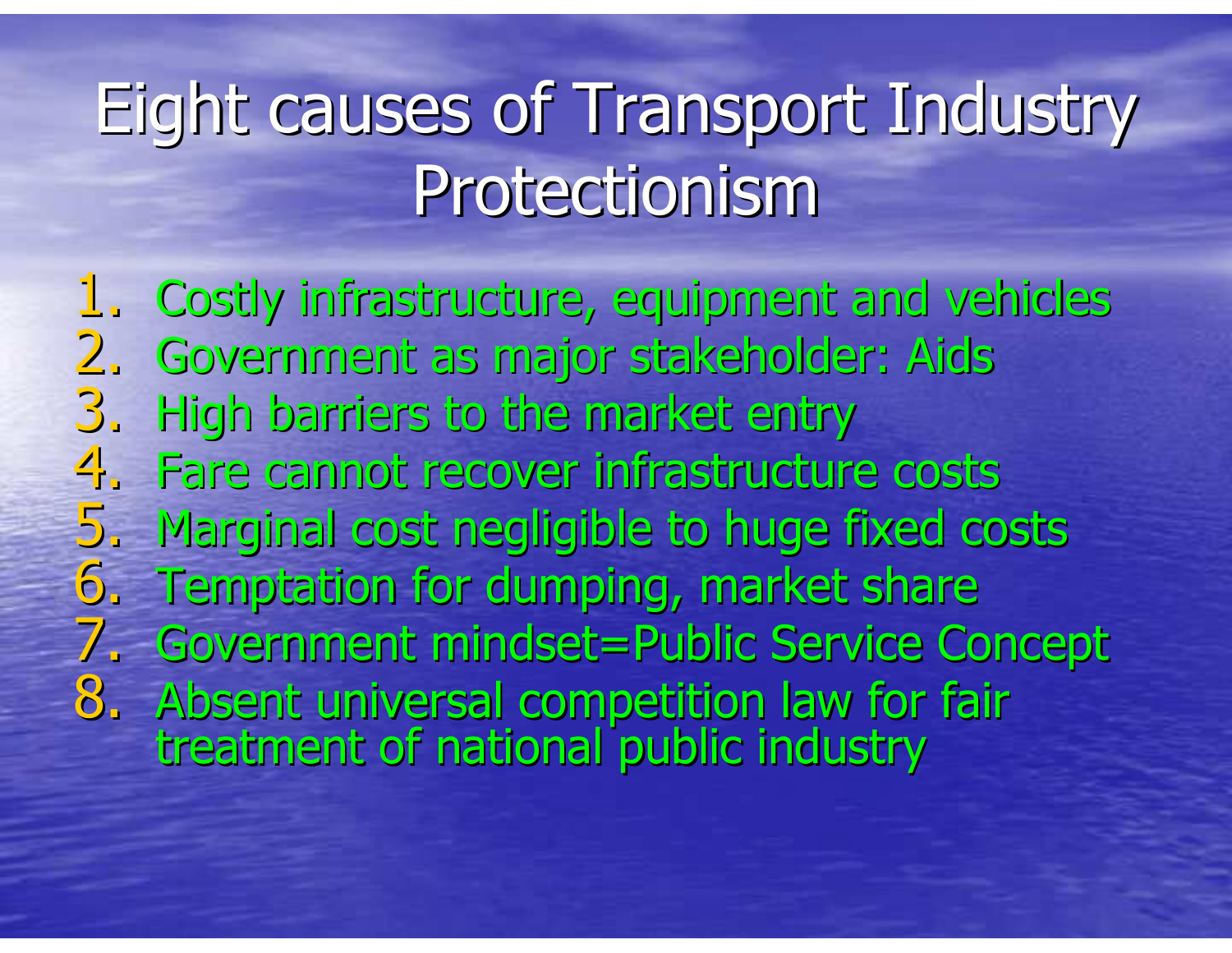History of EU Common Transport Policy1957 The Treaty of Rome (EEC)1961 Schaus Memorandumconflict between Commission and Council community interest vs. national interest1974 French seamen case 1981 Parliament appeal to ECJ for failed agreement by Commission and Council1983 ECJ decision to empower Commission1985 "Completing the Internal Market" 1986 Single European Act (Unaminity 1992 Treaty on European Union (TEU)– $-$  Q.M.V) 1993 Trans-European Network (TEN)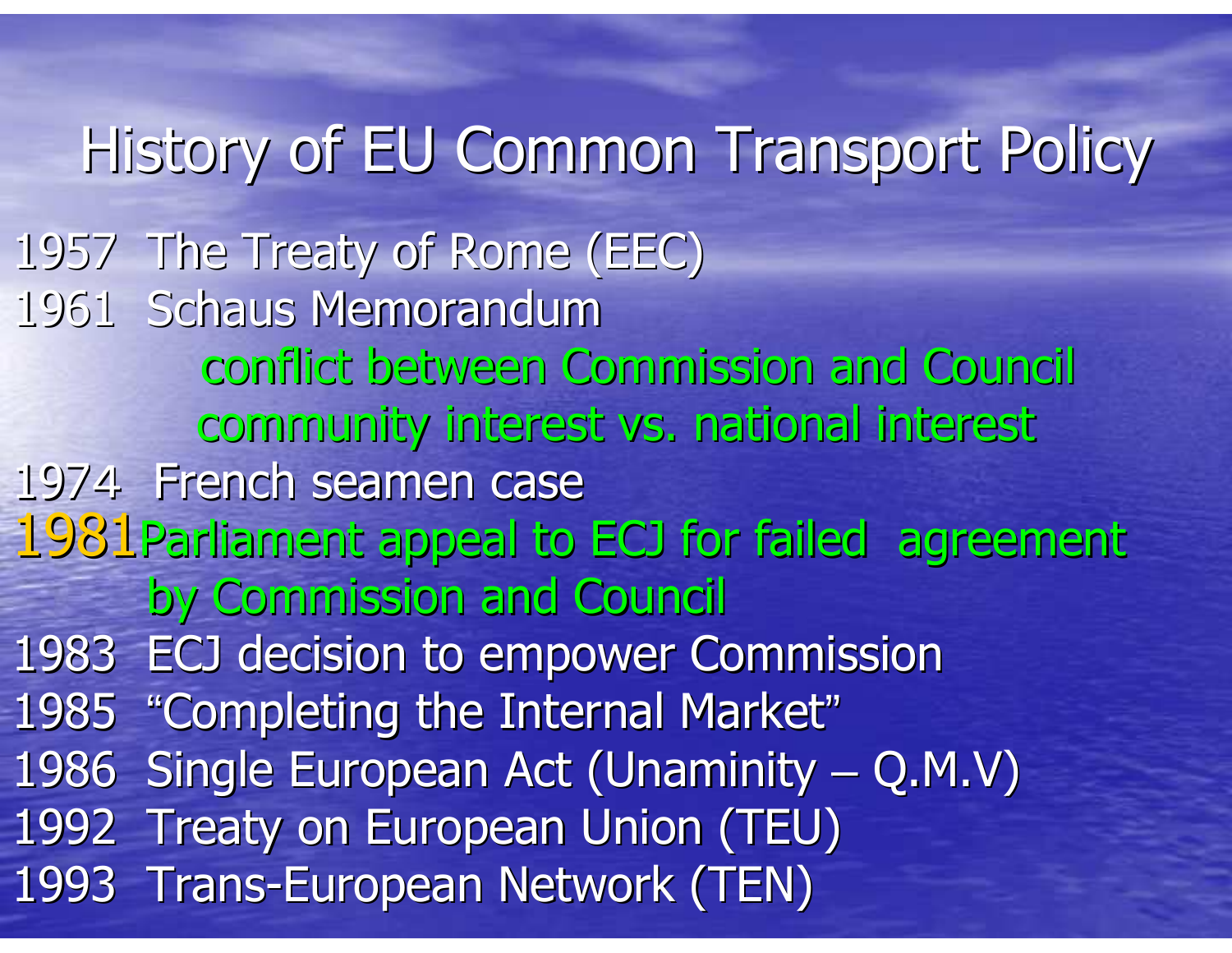## Analysis of EU process for Common Transport Policy

• Problem of the Treaty of Rome• 1985 Whitepaper "Completing the Internal Market"

• Trans-European Network Projects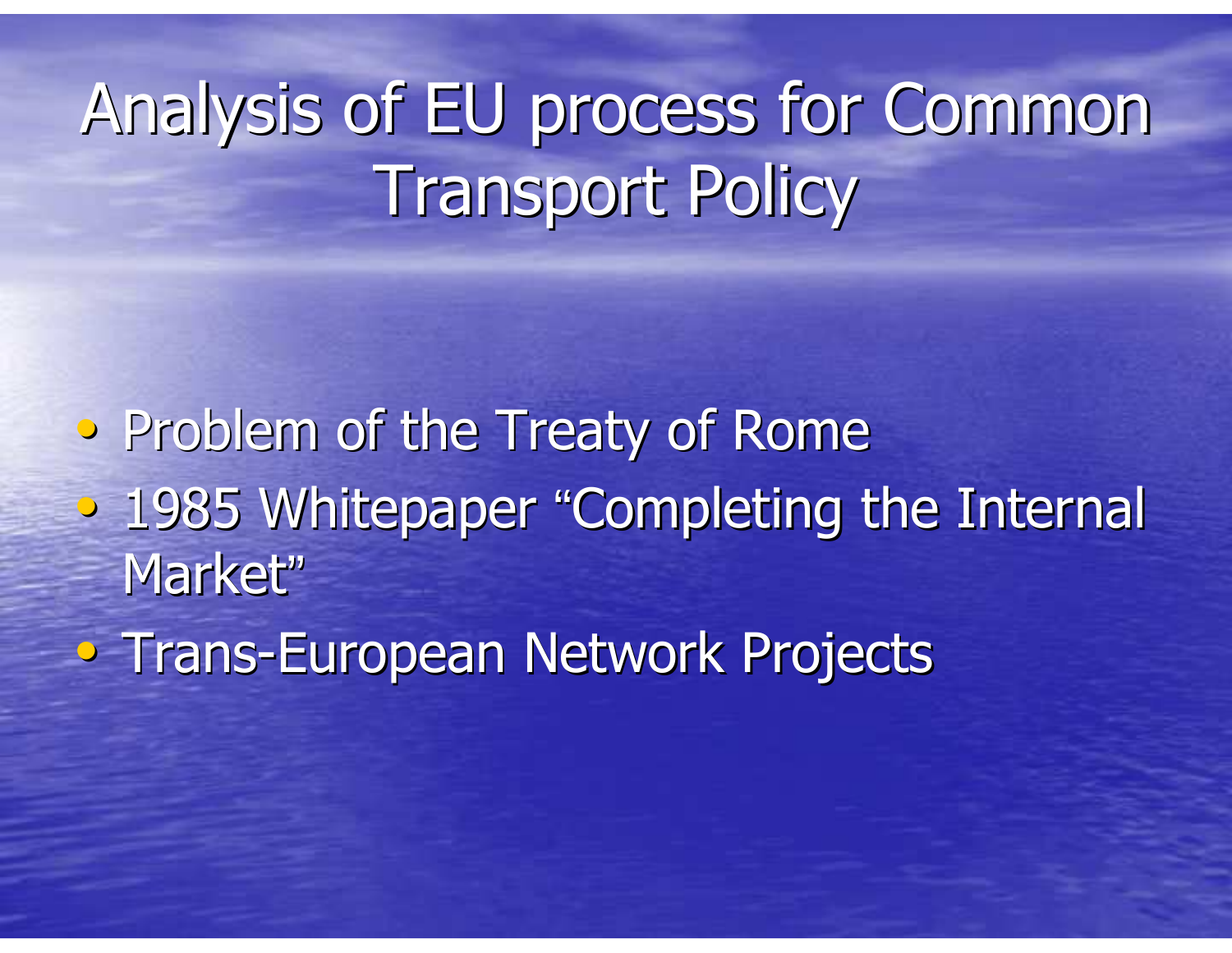Applicability to North East Asian CaseEuropean Success Stories: Victory of Politics over National Bureaucracy

|

Characteristics of NEA environmentBureau-centric structure Transparency should be the key focus."Trust but Verify"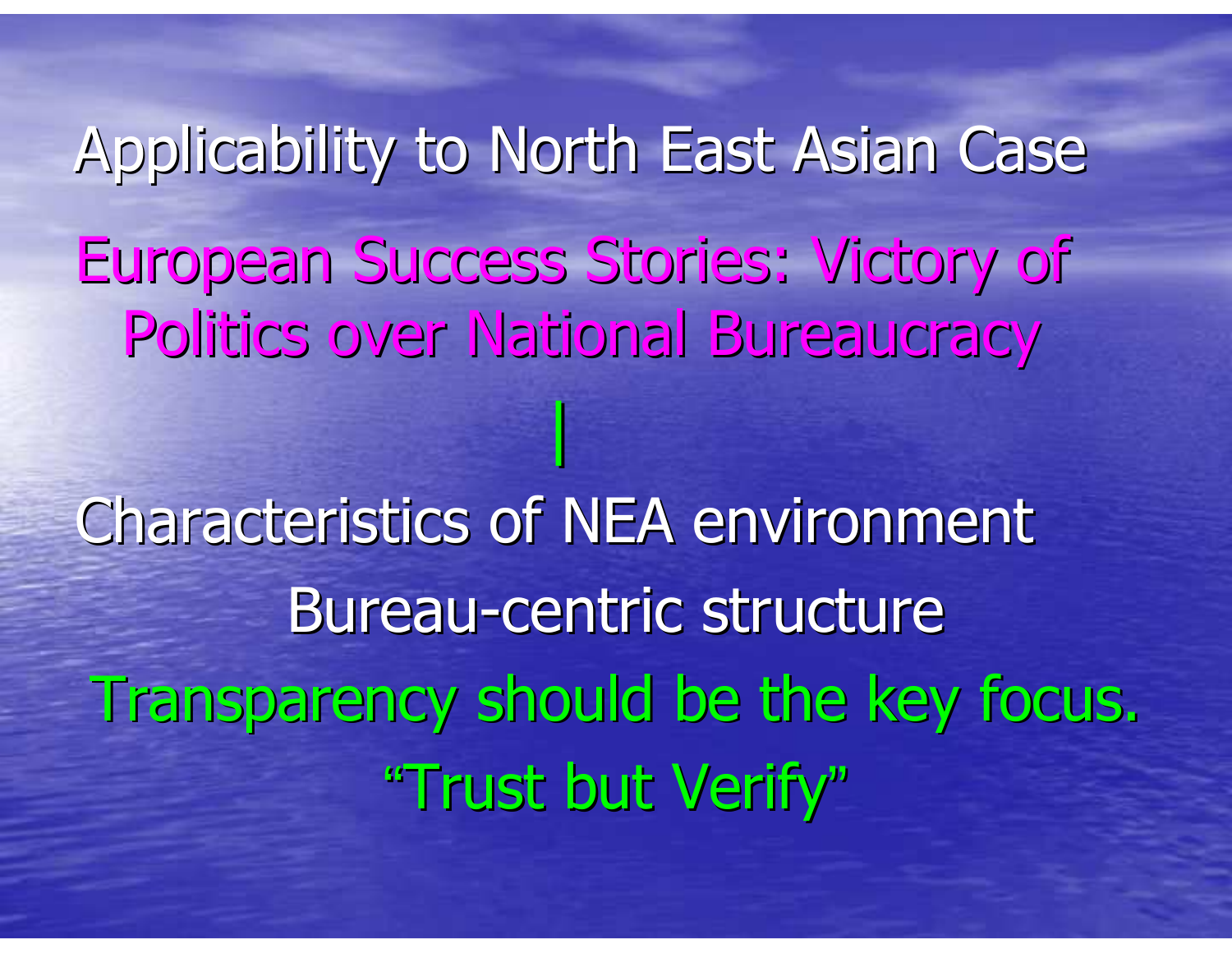## Strategic focus for NEA case "Transparency"

1. External pressure to enhance awareness 2. Multilateralism reduce application of Bilateral agreement models3. Use of law instruments - le legislation, compliance, enforcement administrative "micro-managing"i.s.o.

(laws are drafted ONLY by bureaucrats)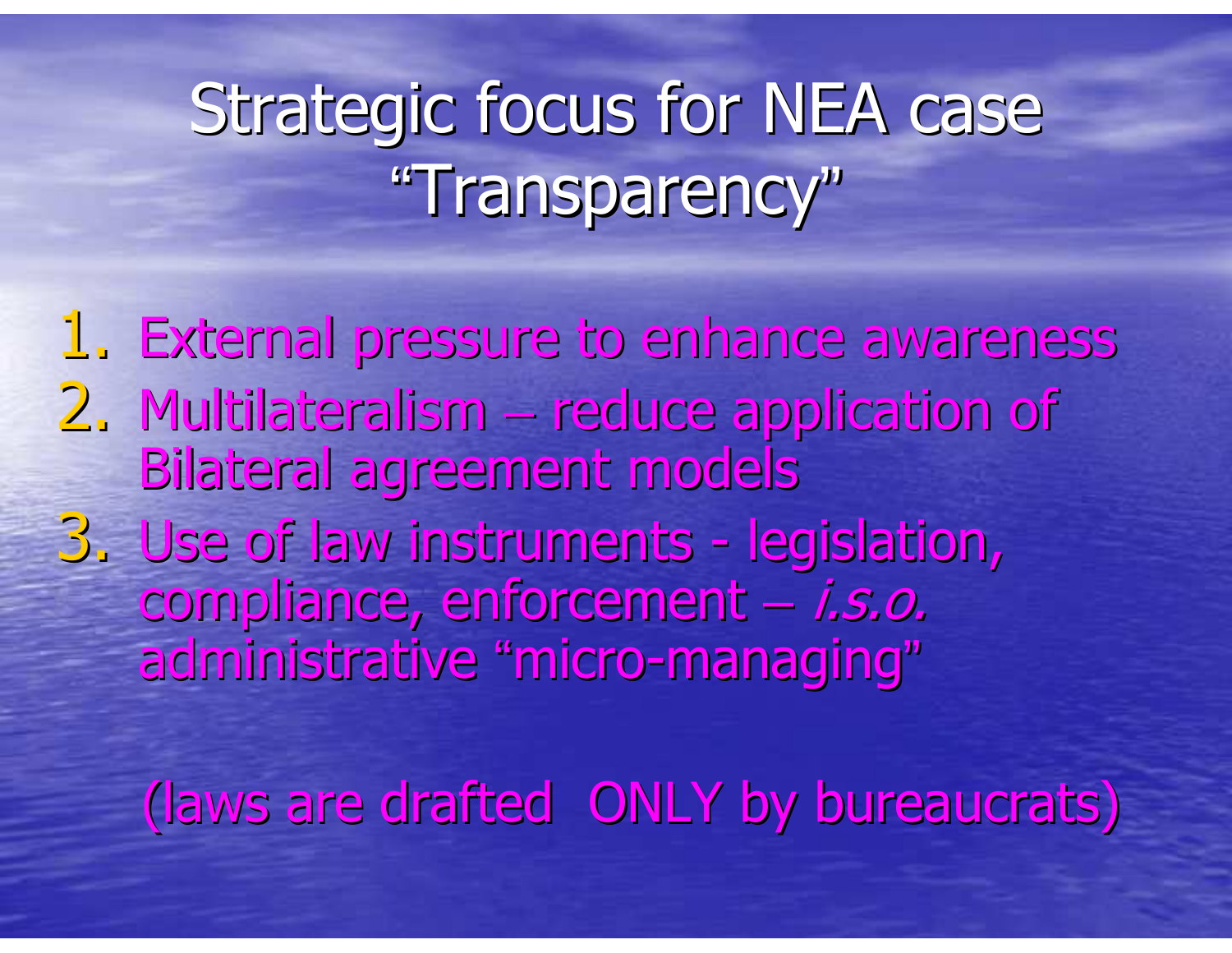#### Reluctant Super-powers

How to make them WILLING? 1. Keidanren Paper: an awareness campaign2. Small disclosure story 3. Incentive for small -mid size business4. Political Declaration <mark>5. A little grease – jo</mark> **However the Common**  $-$  job opportunities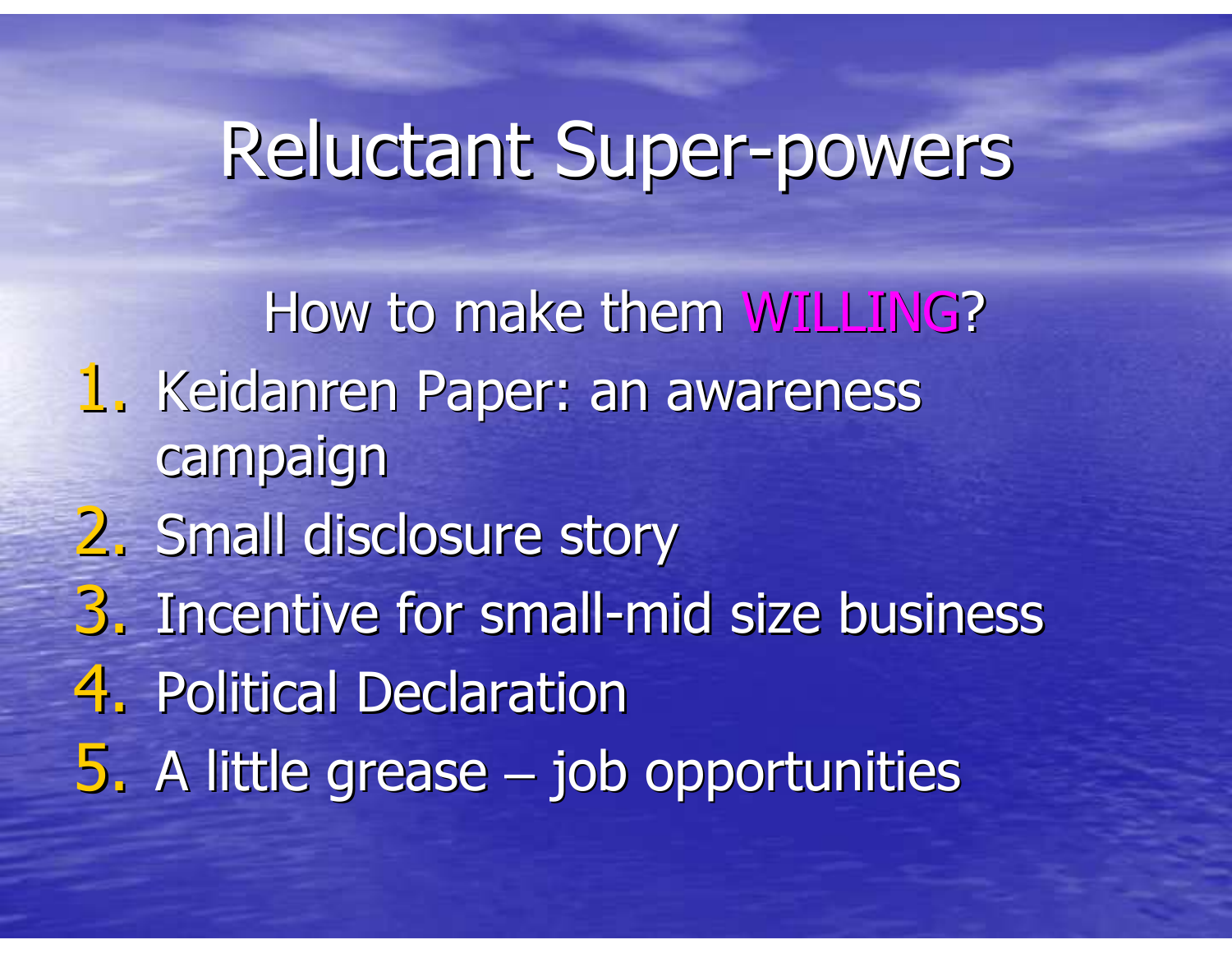#### The Japanese Business Federation

• An expression of frustration of the Business Sector regarding the international supply chain strategies.• Korea, Singapore etc. advanced.  $\triangleright$  Ax the 1952 Customs Law regime. • Centralism *i.s.o.* Sectionalism • Compliance to international standard• Yet, no sign of international cooperation